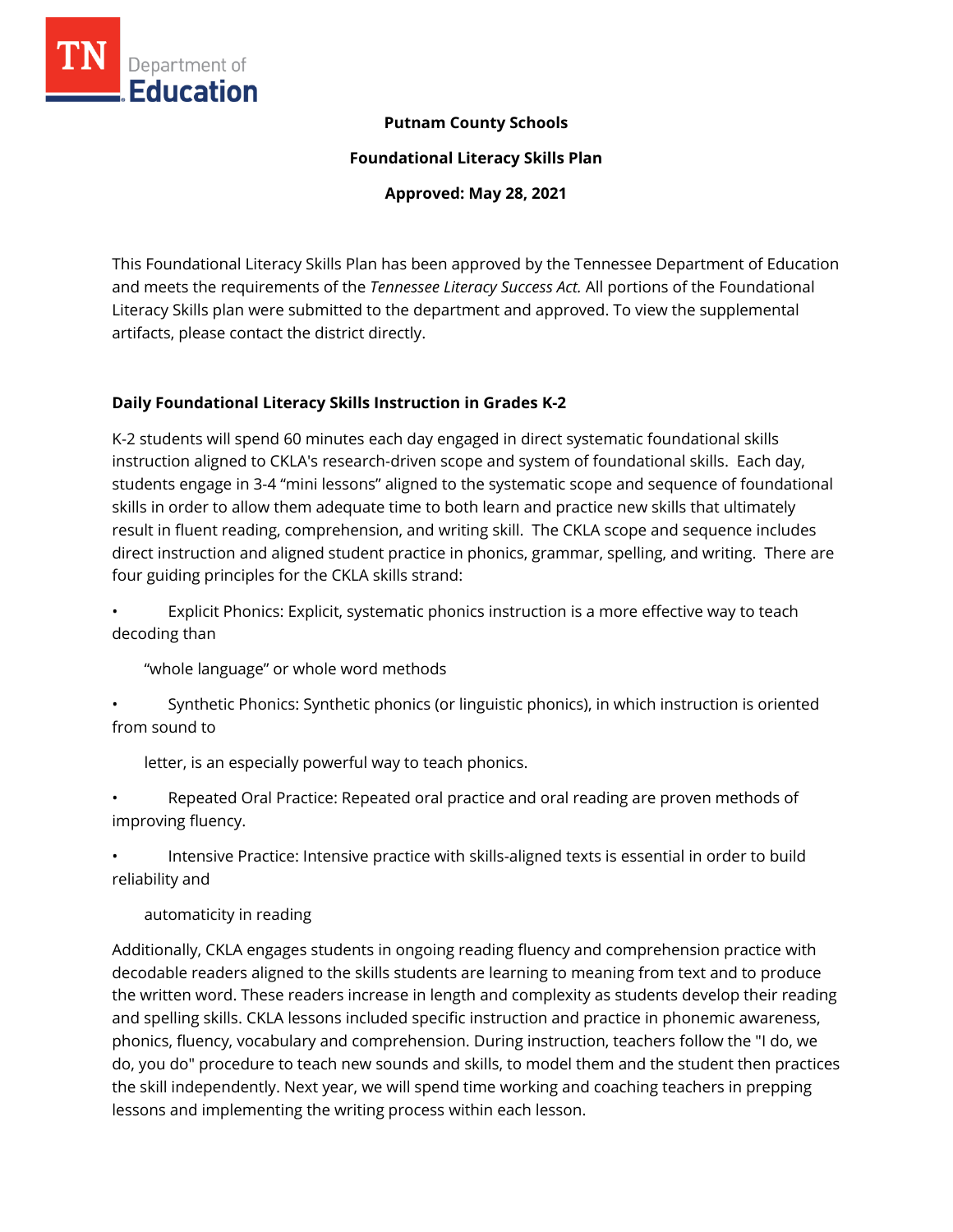# **Daily Foundational Literacy Skills Instruction in Grades 3-5**

Our district has an integrated literacy block for grades 3-5 in the science of reading and aligned to Tennessee ELA standards. Our curriculum materials, Core Knowledge Language Arts (CKLA), are selected from those approved by the state Textbook and Instructional Materials Quality Commission. During the integrated ELA block that meets an evidence-based approach to applying foundational skills within daily lessons, our students receive a total of 90 minutes of ELA instruction each day. Although the daily schedule is not the same each day, all daily instruction includes components for knowledge-building (to build and improve the ability to comprehend complex texts and apply that knowledge as they listen, read, write, think, and speak) for about 60 minutes per day and foundational skills instruction that includes fluency, grammar, morphology, spelling, and writing for at least 30 minutes per day. Our adopted curriculum also engages students in work around fluency, vocabulary, and comprehension. The fluency, vocabulary, and comprehension skills are not taught in isolation, but are embedded within the lesson to ensure continuity, cohesion, and connection.

A daily lesson sequence in grades 3-5 CKLA may include briefly activating prior knowledge and read independently and/or aloud in partners or whole group. After the daily read aloud (or independent reading in on-grade level, complex text), the students may summarize the content (through a thinkpair-share model), unpack the most essential vocabulary ("word work"), respond to a series of scaffolded questions with both discussion and writing and write a response to an inferential question that requires students to use evidence from the text to support their answer. Students also receive vocabulary instruction where teachers provide explicit support for vocabulary needed to access the complex text. In some lessons, the students may study the root words to understand how they can use parts of words to determine meaning. Students use their word knowledge as they engage in group discussion and writing activities. Therefore, foundational skills instruction is embedded in all aspects of this 90-minute block and is dedicated to developing students' holistic literacy approach to fluency, vocabulary, and comprehension coherently as recommended by research.

#### **Approved Instructional Materials for Grades K-2**

Amplify - K-5 Core Knowledge Language Arts

#### **Approved Instructional Materials for Grades 3-5**

Amplify - K-5 Core Knowledge Language Arts

# **Universal Reading Screener for Grades K-5. This screener complies with RTI<sup>2</sup>and Say Dyslexia requirements.**

The Putnam County School System utilizes NWEA's MAP Growth Assessment and DIBELS 8th Edition as it's Universal Screener. DIBELS 8th Edition is used for students in Grades K - 2 (in the area of Reading). NWEA's MAP Growth Assessment is used in grades K - 8 (Math) and Grades 3 - 8 (Reading).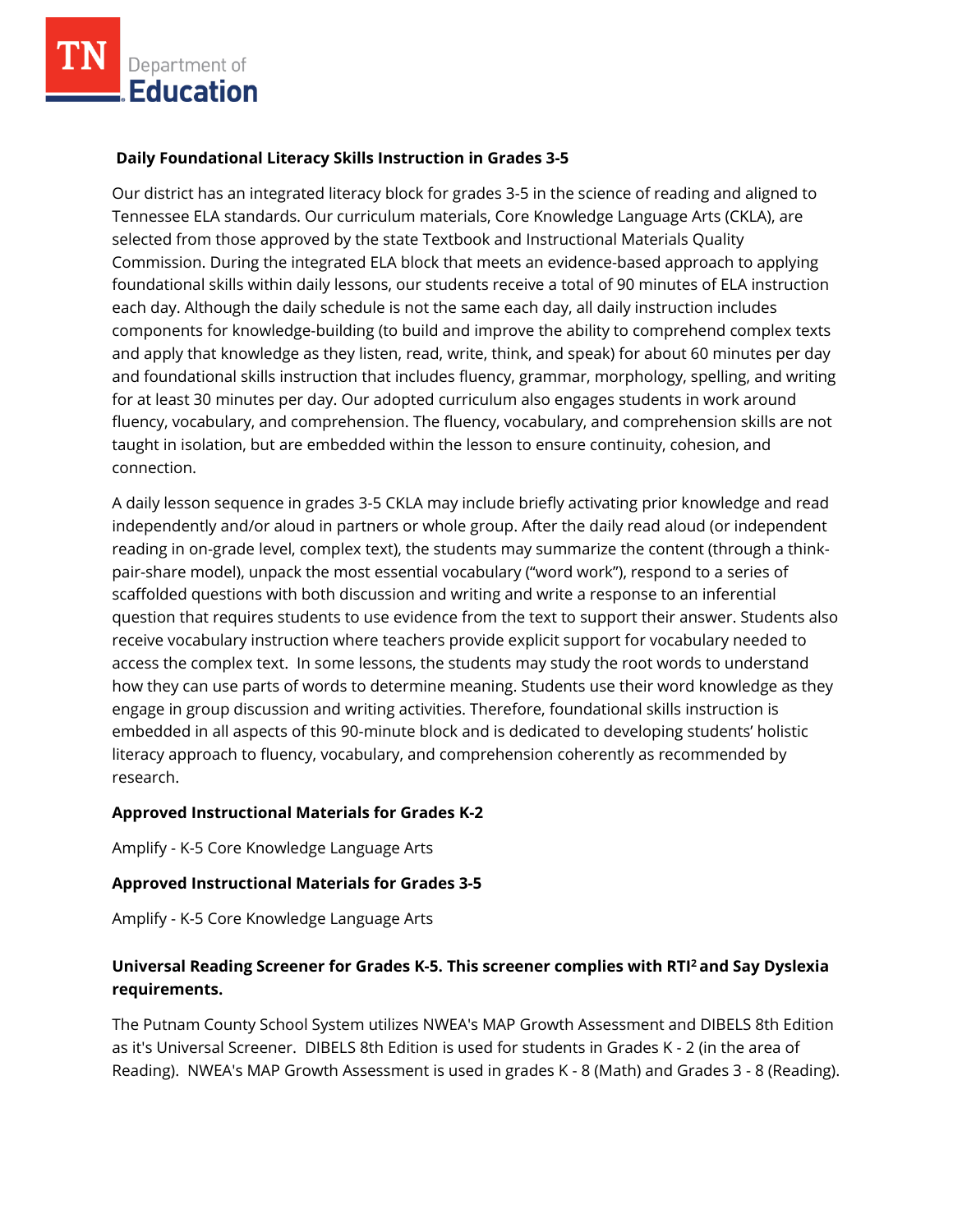Department of **Education** 

#### **Intervention Structure and Supports**

In the fall, students are given a universal screener (DIBELs) to determine which students have a significant reading deficiency or are "at-risk". Our grade-level teachers and principals review universal screener data

to determine which students score between the 0-25th percentile. Those students demonstrating need are classified as in need of Tier II or Tier III instruction. Students classified as Tier II or Tier III are given a diagnostic assessment to determine specific deficits in order to best assign students to a small group with an intervention that will narrow skill gaps. Students receive daily, small-group intervention for at least 45 minutes in their area of greatest deficit.

We have research-based options for reading intervention support available to our students who are "at-risk" and/or who have been identified with a significant reading deficiency. Our recently adopted ELA curriculum, CKLA, contains an assessment and remediation guide in which teachers can find activities that directly address targeted skill gaps. They can tailor this to the needs of their RTI group of students. If that intervention is not proving to be effective, more comprehensive, strategic interventions (such as SPIRE) become an option. Data teams meet every 4 ½ weeks to determine if a change in the intervention or the person providing the intervention is warranted. The data team also looks at other variables (attendance, engagement) as part of the decision-making process before a change is made to the programming or provider.

Our students receive explicit instruction in their area of deficit in small groups using research-based materials and strategies. These students are also screened using additional survey level assessments to determine if they have characteristics of dyslexia. Students who do demonstrate those characteristics receive intensive intervention as outlined in the Say Dyslexia Law using programs that meet the law's requirements. Our district uses a research-based supplemental program as one intervention for students with characteristics of dyslexia. Our district notifies families of students who demonstrate characteristics of dyslexia. Families are notified that the SPIRE curriculum is used to support those students, as it is based on the Orton-Gillingham approach of systematic, explicit, sequential, phonics-based instruction and is considered a strong support for those students.

Intervention takes place daily during a grade-level time in the master schedule just for RTI. When students are in their RTI groups, they work on activities and assignments that make them stronger in that skill. For

example, students who need instruction in comprehension may read a new text and answer scaffolded questions, all related to the knowledge-building unit they are studying in Tier I instruction. For students who need fluency support, they may receive intervention using the SPIRE program.

Additional Information about the CKLA Assessment & Remediation Guide:

The Assessment and Remediation Guide provides multiple additional resources for teachers to use as they support students on their path to mastery of grade-level foundational skills: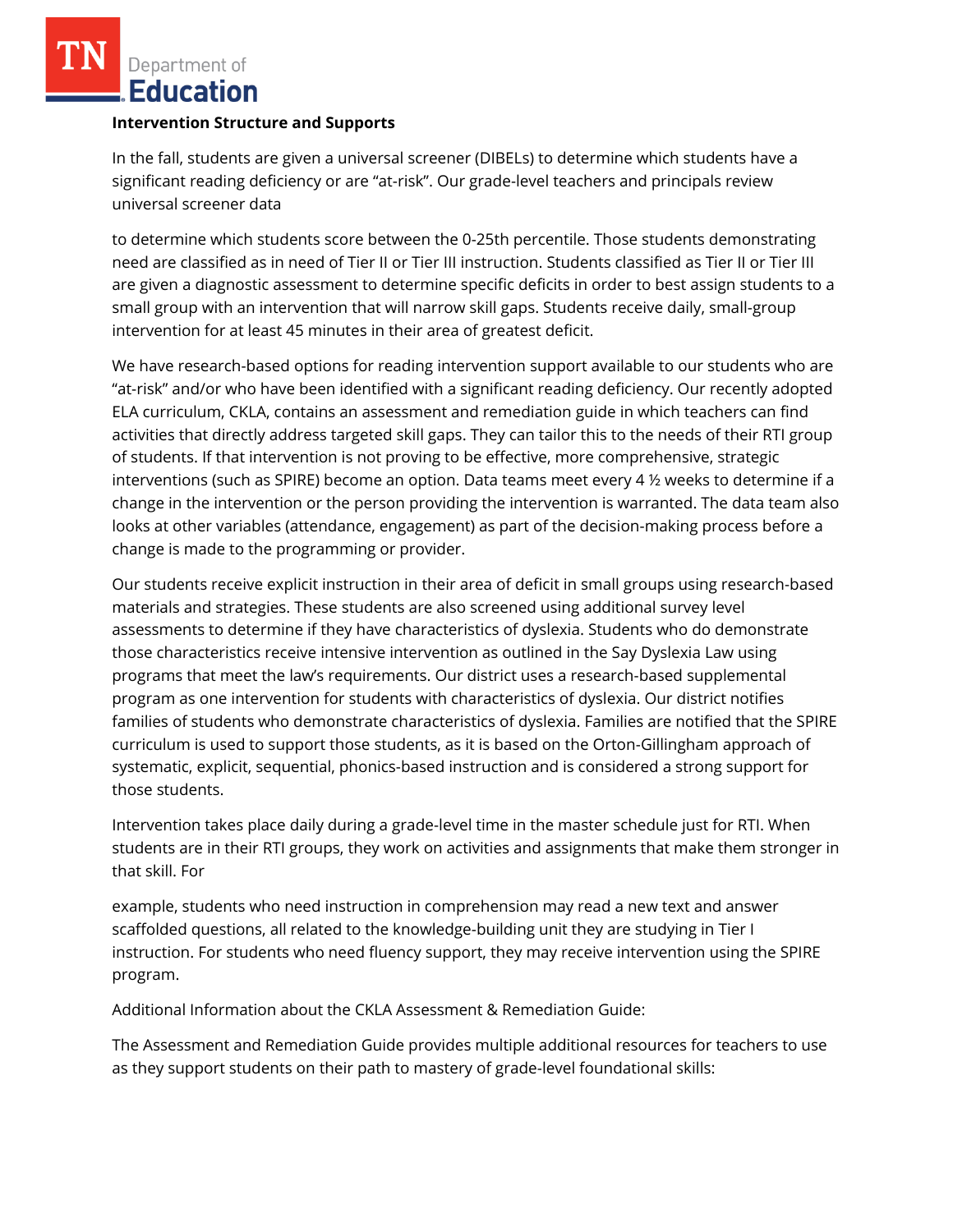• Sample Lessons: Samples of lessons are provided, as well as lesson templates to guide the planning to build lessons that fit the specific needs of individual students or small groups.

• Word/Chaining Lists: The ARG includes words lists and chaining lists that teachers can plan into a lesson for students to use for practicing the mastery of the letter sound correspondences identified as weaknesses.

• Activities for Reteaching: The ARG includes activities to be used for reteaching. These activities are engaging and designed to be teacher-facilitated. Though there are worksheets for some activities to support structuring instruction, the focus is to provide students with ongoing support and feedback.

Games for Reinforcement: The ARG includes games for reinforcement.

Additional Resources are provided.

# **Parent Notification Plan/Home Literacy Reports**

Immediately following the fall K-5 benchmark assessments (Dibels in K-2 and NWEA MAP), families are notified if their child falls below the 25th% and are considered "at-risk". Families receive a letter that provides a clear explanation of their child's skill gaps and how the school plans to support the student to close those gaps. They will be given information about the specific intervention and the amount of time that will be spent each day using that intervention. They will also be given information about the importance of being a proficient reader by the end of 3rd grade. Parents are notified of their child's progress in intervention after each 4 1/2 week data team meeting. Students are progress monitored throughout intervention services to determine if skills gaps are being closed and adequate progress is being made. If not, a change in intervention may be necessary. Any changes made in programming and/or services are communicated to the parents as well as no cost activities they can do at home to support their child's progress. Communications go out to parents with students in grades K-3 three times annually and in grades 4/5 annually. Additionally, the CKLA curriculum contain Home Letters in K-2 that outline the foundational skills and knowledge domain topics for the coming week that inform parents about ways to support and enhance their child's learning experience. They are given questions to ask their child about the text they are listening to and reading and are given ways to support the foundational skills their child is learning that week. We have recently shared an opportunity for families to have an additional set of "at-home" decodables delivered to their homes through the state's free ordering website. This opportunity provides students with a way to practice skills at home with their parents.

# **Professional Development Plan**

In April of 2021, all K-2 classroom teachers, ESL teachers, interventionist and special education early grades teachers were given priority to register for Week 1 of the Early Literacy Training series, asynchronously. This training will focus on foundational reading development and instruction and is grounded in a phonics-based approach. Participating educators will earn a completion certificate prior to starting Week 2 training in June. Our district registered for three cohort-based, in-person trainings offered as Week 2 of the Early Literacy Training series for all early grade teachers, ESL teachers, interventionist and special education teachers who completed Week 1 asynchronous